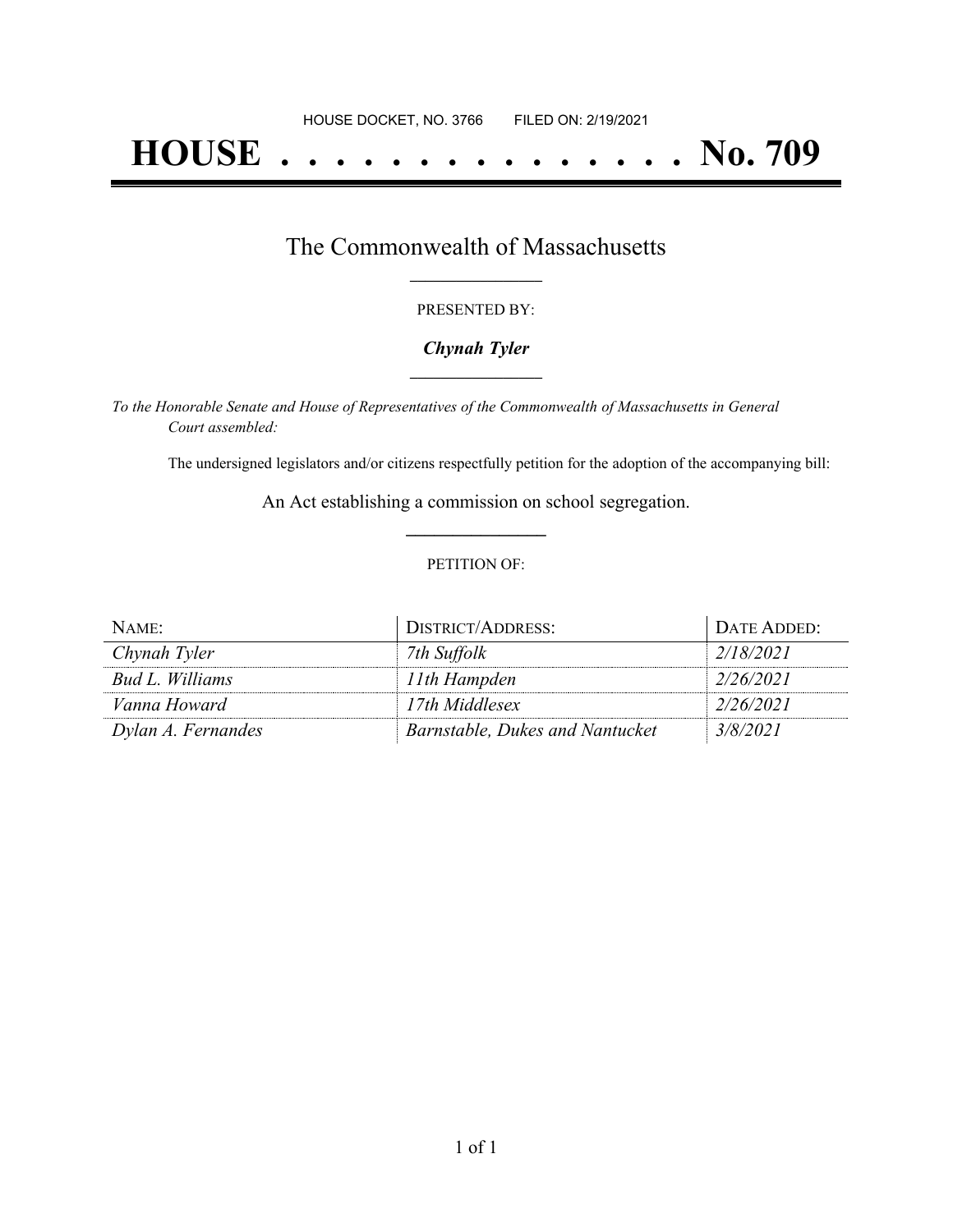By Ms. Tyler of Boston, a petition (accompanied by bill, House, No. 709) of Chynah Tyler and others for legislation to establish a special commission (including members of the General Court) on school segregation. Education.

# The Commonwealth of Massachusetts

**In the One Hundred and Ninety-Second General Court (2021-2022) \_\_\_\_\_\_\_\_\_\_\_\_\_\_\_**

**\_\_\_\_\_\_\_\_\_\_\_\_\_\_\_**

An Act establishing a commission on school segregation.

Be it enacted by the Senate and House of Representatives in General Court assembled, and by the authority *of the same, as follows:*

| $\mathbf{1}$   | SECTION 1. Notwithstanding any general or special law to the contrary, there shall be a        |
|----------------|------------------------------------------------------------------------------------------------|
| 2              | commission on school segregation in the commonwealth. The commission shall consist of 20       |
| $\overline{3}$ | members: the house and senate chairs of the joint committee on education, or their designees,  |
| $\overline{4}$ | who shall serve as the co-chairs of the commission; the house and senate chairs of the joint   |
| 5              | committee on housing, or their designees; 2 of whom shall be appointed by the governor, one of |
| 6              | whom shall be a teacher and one of whom shall be an alumnus of the METCO program; 1 of         |
| $\tau$         | whom shall be chosen by the chair of the Black & Latino Legislative Caucus; 1 of whom shall be |
| 8              | a superintendent chosen by the Massachusetts Association of School Superintendents; 1 of whom  |
| 9              | shall be a school committee member chosen by the Massachusetts Association of School           |
| 10             | Committees; 1 of whom shall be chosen by the Bridges Collaborative at the Century Foundation;  |
| 11             | 1 of whom shall be chosen by the Massachusetts Business Alliance for Education; 1 of whom      |
| 12             | shall be chosen by Policy for Progress; 1 of whom shall be chosen by the Metropolitan Area     |
| 13             | Planning Council; 1 of whom shall be chosen by the Smart Growth Alliance; 1 of whom shall be   |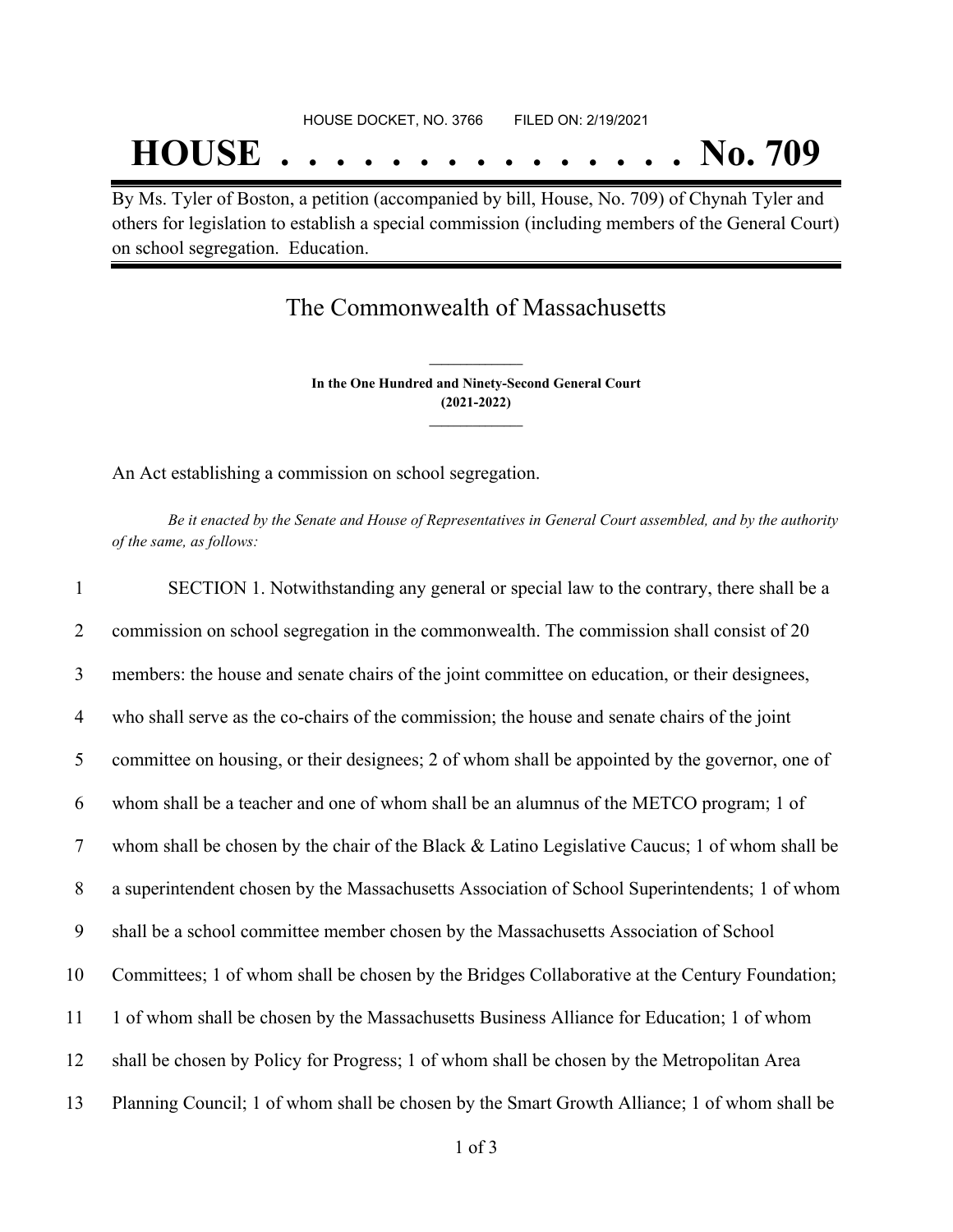| 14 | a parent chosen by Massachusetts Parent United; 1 of whom shall be chosen by the Urban                 |
|----|--------------------------------------------------------------------------------------------------------|
| 15 | League of Springfield; 1 of whom shall be chosen by the Boston Branch of the NAACP; 1 of               |
| 16 | whom shall be chosen by Latinos for Education; 1 of whom shall be chosen by the Lawyers                |
| 17 | Committee for Civil Rights; and 1 of whom shall be chosen by the Education Trust.                      |
| 18 | The commission shall: (i) assess the current state and historical trends of school                     |
| 19 | segregation in Massachusetts, both within districts and across district boundaries, (ii) identify      |
| 20 | current and historical programs the Commonwealth or individual districts have used to increase         |
| 21 | school integration, (iii) identify successful efforts to increase school integration in other states,  |
| 22 | (iv) identify laws, regulations, and administrative directives that hinder the ability of the state or |
| 23 | individual districts to pursue school integration, (v) develop recommended policy changes to           |
| 24 | advance the goal of school integration in the Commonwealth. In developing its                          |
| 25 | recommendations, the commission shall consider the impact of such recommendations on                   |
| 26 | educational equity and prioritize proposals that expand educational opportunity in historically        |
| 27 | disadvantaged communities.                                                                             |
| 28 | The commission shall consult with and solicit input from various persons and groups,                   |
| 29 | including, but not limited to: (i) the department of elementary and secondary education; (ii) the      |
| 30 | executive office of housing and economic development; (iii) the student advisory council; (iv)         |
| 31 | any other parties or entities the commission deems appropriate.                                        |
| 32 | The first meeting of the commission shall take place within 60 days of the effective date              |
| 33 | of this act. The commission shall file a report containing its findings and recommendations,           |
| 34 | including legislative recommendations, if any, with the clerks of the house and senate not later       |
| 35 | than 12 months following the first meeting of the commission. Prior to issuing its                     |
|    |                                                                                                        |

of 3